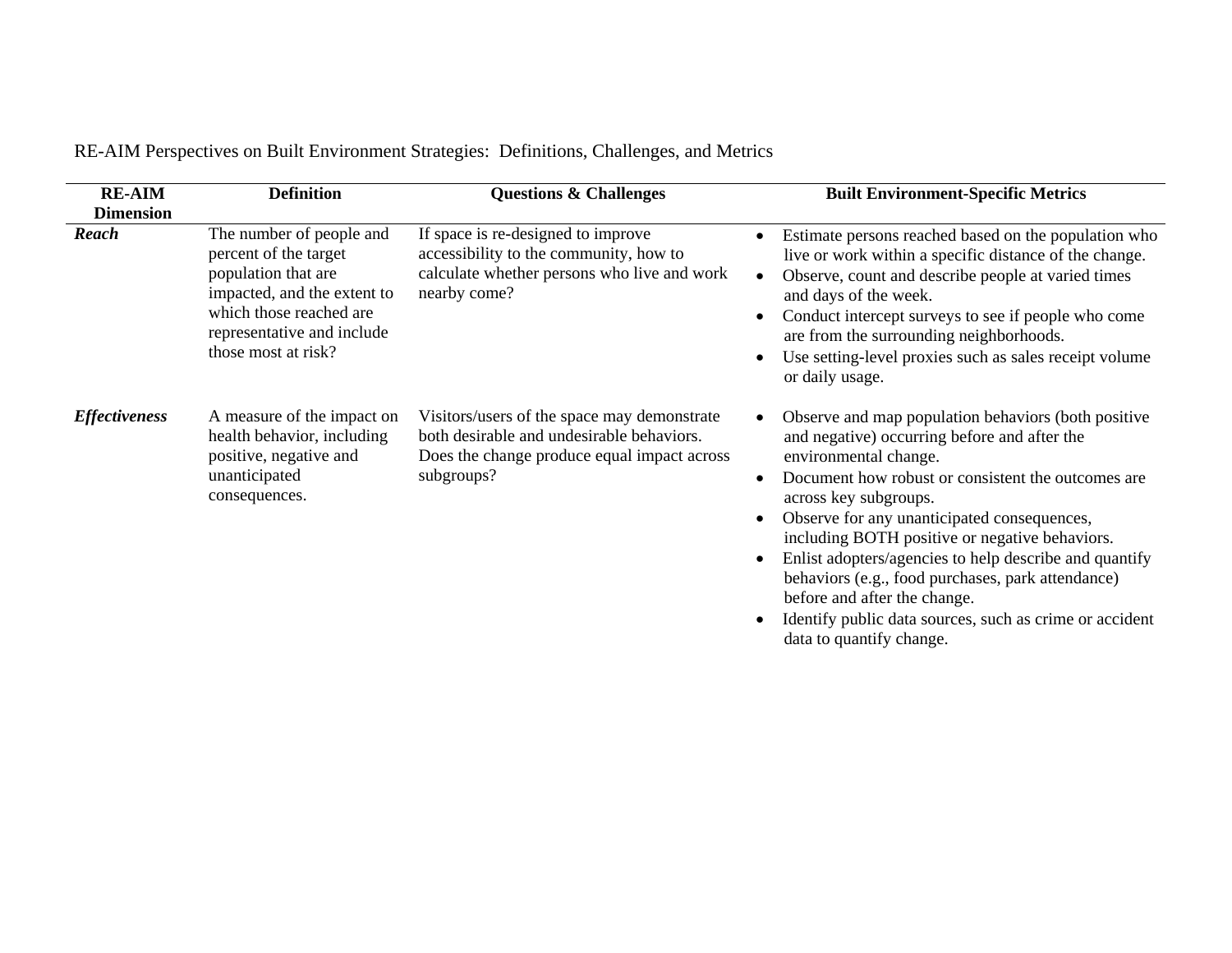| <b>Adoption</b><br>(Inclusion $\&$<br><i>Approval</i> ) | The number and percent of<br>settings that participate.<br>Extent to which the settings<br>selected are representative<br>of settings that the target<br>population will use or visit. | Since settings do not "adopt" built<br>environment changes, who are the adopters?<br>(e.g., target population as well as business<br>owners and city council may be involved).<br>Key adopters often change from the planning<br>to approval/implementation stages. | Assess representativeness of those making decisions<br>with regard to selection of the setting and design of<br>the change.<br>Assess inclusion of those needed to <i>approve</i> the<br>project (city council; neighborhood association), those<br>needed to implement the change (public works) and<br>maintenance of the space (parks and recreation;<br>police).<br>Planning stage—what percent of the key stakeholders<br>are involved?<br>Implementation stage—(qualitative) is the agency or<br>group approving the change viewed positively and<br>able to maintain the change? |
|---------------------------------------------------------|----------------------------------------------------------------------------------------------------------------------------------------------------------------------------------------|---------------------------------------------------------------------------------------------------------------------------------------------------------------------------------------------------------------------------------------------------------------------|-----------------------------------------------------------------------------------------------------------------------------------------------------------------------------------------------------------------------------------------------------------------------------------------------------------------------------------------------------------------------------------------------------------------------------------------------------------------------------------------------------------------------------------------------------------------------------------------|
| <i>Implementation</i><br>( <i>Installation</i> )        | Level of adherence to<br>implementation principles<br>or guidelines. Extent that<br>all vs. selected elements are<br>implemented.                                                      | When the environmental project is<br>$\bullet$<br>completed does it meet established design<br>principles (e.g., Universal design<br>principles) and/or plans for attracting<br>visitors from the target population?                                                | Are standards or guidelines for implementing or<br>installing the built environment change followed or<br>only partially implemented?<br>Do barriers or deterrents to use remain (use intercept<br>surveys and observation)?                                                                                                                                                                                                                                                                                                                                                            |

Cost of change.

• Are the ongoing costs sustainable?

• Cost of the change- where incurred. • Document other changes needed to support the change, such as law enforcement or traffic engineering